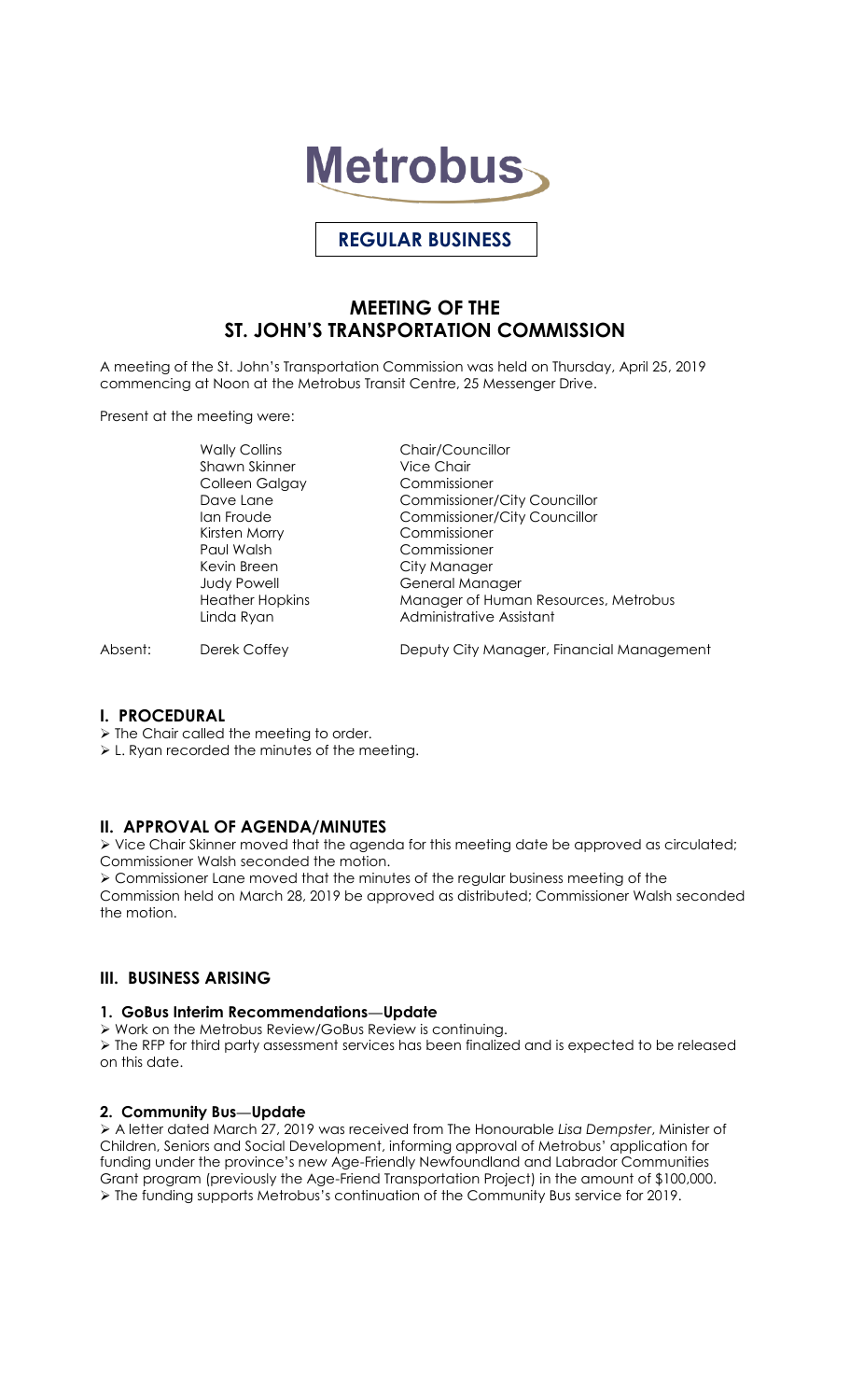

## **IV. NEW BUSINESS**

### **1. Executive Summary (Regular)**

 The Executive Summary for March, 2019 was reviewed and the following items were noted in the report:

 Ridership of 284,308 was up 11.4% from the same month in 2018 (255,246) and was 11.1% ahead of budget. This is the ninth consecutive month of 5+% increase in ridership. The financial audit for the period January 1, 2018 through December 31, 2018 is being performed by BDO Canada who were onsite for two weeks beginning March 11, 2019 conducting fieldwork for the 2018 audit. Final audited financial statements are expected in late April.

## **2. Financial Statements—March, 2019**

 Financials for the period March 1, 2019 to March 31, 2019 were tabled and discussed, and the following item noted:

• The average price of diesel fuel was \$1.1238 per litre in March compared to the budgeted price of \$1.16.

## **V. OTHER (Information/Community)**

#### **1. Metrobus Annual Review**

 Departmental managers will present to the Commission on Tuesday, April 30, 2019 an overview of their respective department's activities for 2018.

#### **2. Special Olympics 50th Anniversary Sponsorship Award**

On April 5, 2019, at a luncheon hosted by Special Olympics Newfoundland and Labrador, Metrobus was presented with a 50th Anniversary Sponsorship Award and Commemorative Medal in the category of Partner/Sponsor.

 Metrobus has been providing a bus for the Law Enforcement Torch Run for over 20 years.  $\triangleright$  Special Olympics-NL is dedicated to enriching the lives of individuals with intellectual disabilities through participation in sport.

## **3. Eighth Annual Pink Days In Bloom**

 Next month, Metrobus will host its eighth annual Pink Days In Bloom, an awareness and fundraising initiative in support of the Canadian Cancer Society-NL.

Employees will participate in various activities including Jeans Day, BBQ and more.

 $\triangleright$  Transit Operators will wear pink behind the wheel and pink ribbon decals will be placed on the backs of side mirrors on transit buses to raise awareness.

A specific date in May is to be determined.

### **4. CUTA Conference—Update**

 $\triangleright$  The CUTA 2019 "Technology in Transit Symposium" is fast approaching (Tuesday, May 14<sup>th –</sup> Thursday, May 16th).

 $\triangleright$  The event features presentations by industry experts on the latest in software and technology that can lead to operational efficiencies, drive customer satisfaction and reduce overhead costs.

 Keynote speaker is Nora Young, host and creator of CBC Radio's "Spark" and "Definitely Not the Opera" and author of "The Virtual Self.

 Registration fee is \$600 CAD (\$750 for non-members). This includes access to all sessions, plenaries, roundtables and networking events.

Members will advise via email regarding the sessions and events they would like to attend.

> Topics to be covered include:

- How Artificial Intelligence (AI) will improve system operations
- Using big data to attract riders
- Smart payment systems
- How technology drives new mobility